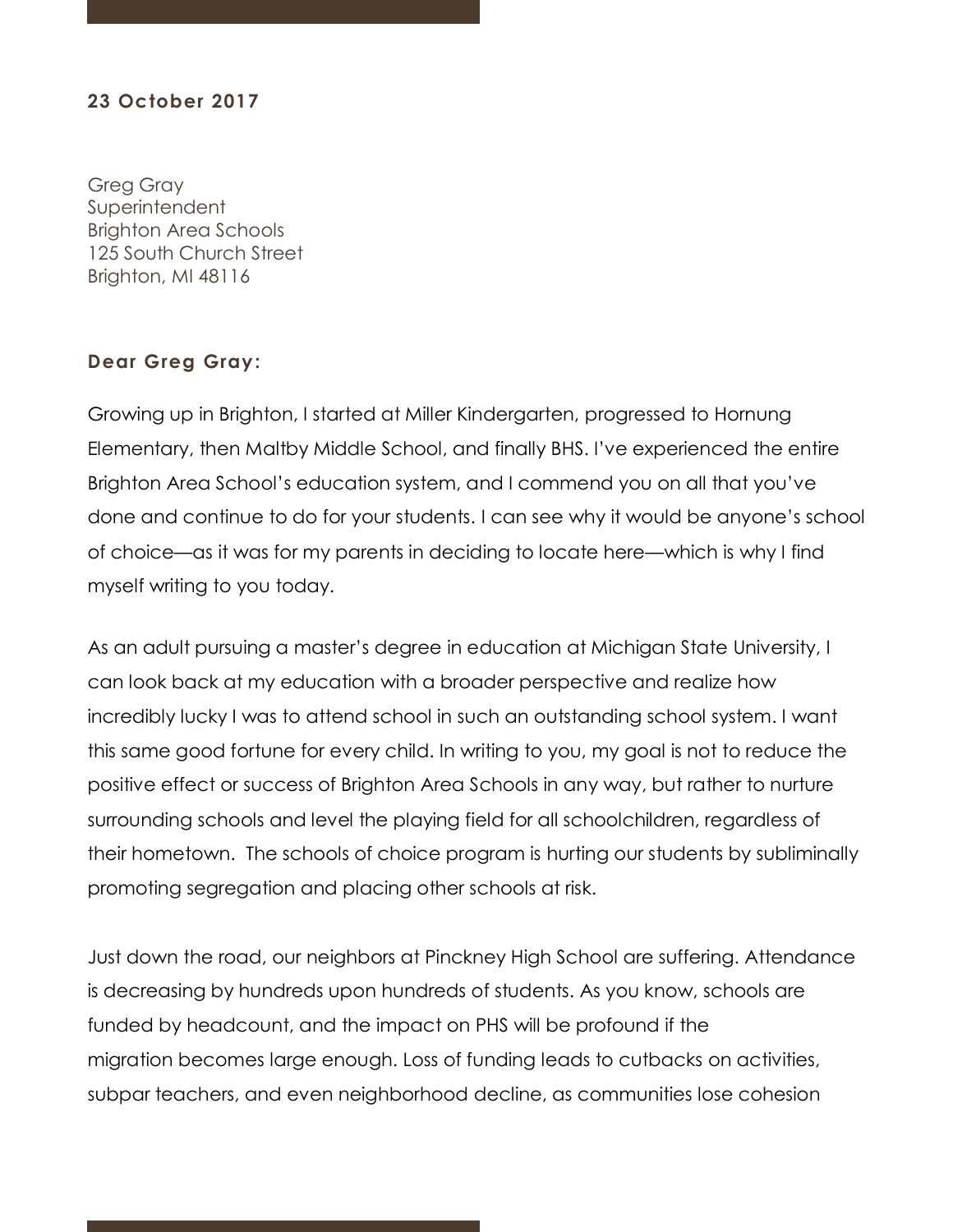when children within that district leave for other schools. No new teachers are being hired as it is, and current teachers will begin to be laid off. The programs are well on their way to becoming very unstable. Pinckney schools are in danger of shutting down.

This is an unsuitable learning environment for any child—uncertain education and little opportunity for extracurricular activities. Unfortunately for many, it's an unescapable reality. Transportation costs are one of the biggest factors restricting schools of choice. Even if a parent or student prefers a different school, if they cannot afford to travel there (or if they are unable to travel there due to parents' schedules, etc.) it isn't an option. So, schools of choice are not actually a choice for everyone. On top of that, whether it's conscious or not, this also promotes what is often referred to as "white flight," where white students elect to attend a different school district, creating racial segregation in our cities. This has already happened in Holland, Michigan, where now low-income Hispanic families have been left after white families fled. It is also currently happening in Detroit. Research has shown that integrated environments prove to be more successful academically and socially for leaners. School of choice seems like a great idea on the surface, but when dissected, we can see the spiral of problems it truly creates for our students. In the end, it's really encouraging a culture of haves and have nots.

Again, I'm not asking you to lower your school in any way. Brighton Area Schools should be very proud of the learning environment they've created for their students. The goal is to provide this same experience for students across all districts. Because Brighton has the headcount, resources are being allocated to Brighton rather than to the schools in towns where the students actually live and whose parents pay taxes to support those schools. The entire program, while well-meaning, is having a hugely negative impact on those schools that are losing attendance to BAS, and is unintentionally biased. Thus, I am suggesting that the program be abolished; children should attend schools in the district where they reside. This will not revoke any funding